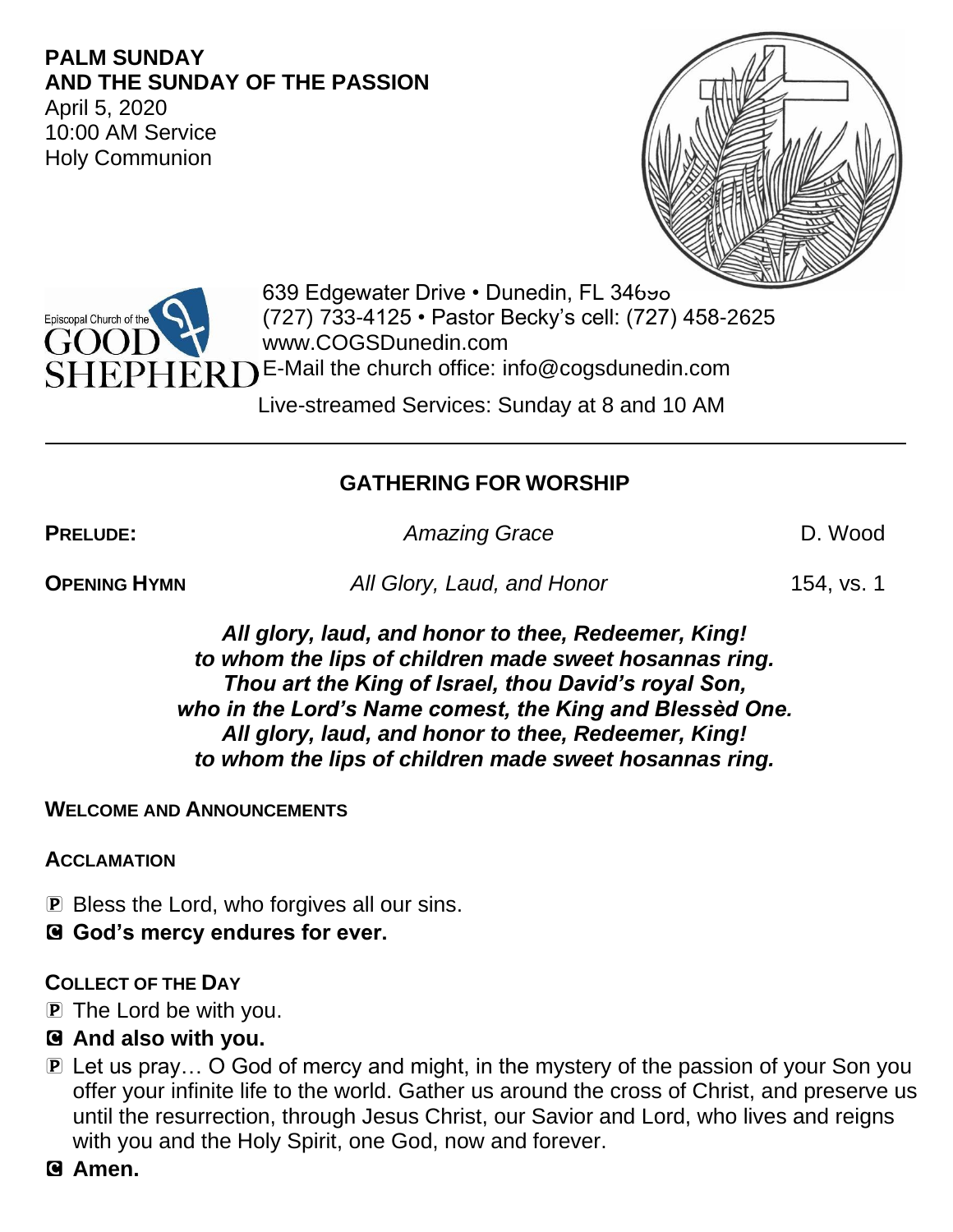*Source and Sovereign, Rock and Cloud, Fortress, Fountain, Shelter, Light, Judge, Defender, Mercy, Might, Life whose life all life endowed: May the church at prayer recall that no single holy name but the truth behind them all is the God whom we proclaim.*

*Word and Wisdom, Root and Vine, Shepherd, Savior, Servant, Lamb, Well and Water, Bread and Wine, Way who leads us to I AM: May the church at prayer recall that no single holy name but the truth behind them all is the God whom we proclaim.*

*Storm and Stillness, Breath and Dove, Thunder, Tempest, Whirlwind, Fire, Comfort, Counselor, Presence, Love, Energies that never tire: May the church at prayer recall that no single holy name but the truth behind them all is the God whom we proclaim.*

# **THE LITURGY OF THE PALMS**

P Blessed is the King who comes in the name of the Lord:

- C **Peace in heaven and glory in the highest.**
- P Let us pray… Assist us mercifully with your help, O Lord God of our salvation, that we may enter with joy upon the contemplation of those mighty acts, whereby you have given us life and immortality; through Jesus Christ our Lord.
- C **Amen.**

**THE PALM SUNDAY LESSON:** Matthew 21:1–11

D *The Lesson is taken from Matthew, chapter 21…*

When they approached Jerusalem and came to Bethphage on the Mount of Olives, Jesus gave two disciples a task. He said to them, "Go into the village over there. As soon as you enter, you will find a donkey tied up and a colt with it. Untie them and bring them to me. If anybody says anything to you, say that the Lord needs it." He sent them off right away. Now this happened to fulfill what the prophet said, Say to Daughter Zion, "Look, your king is coming to you, humble and riding on a donkey, and on a colt the donkey's offspring." The disciples went and did just as Jesus had ordered them. They brought the donkey and the colt and laid their clothes on them. Then he sat on them.

Now a large crowd spread their clothes on the road. Others cut palm branches off the trees and spread them on the road. The crowds in front of him and behind him shouted, "Hosanna to the Son of David! Blessings on the one who comes in the name of the Lord! Hosanna in the highest!" And when Jesus entered Jerusalem, the whole city was stirred up. "Who is this?" they asked. The crowds answered, "It's the prophet Jesus from Nazareth in Galilee."

- D The Word of the Lord.
- C **Thanks be to God.**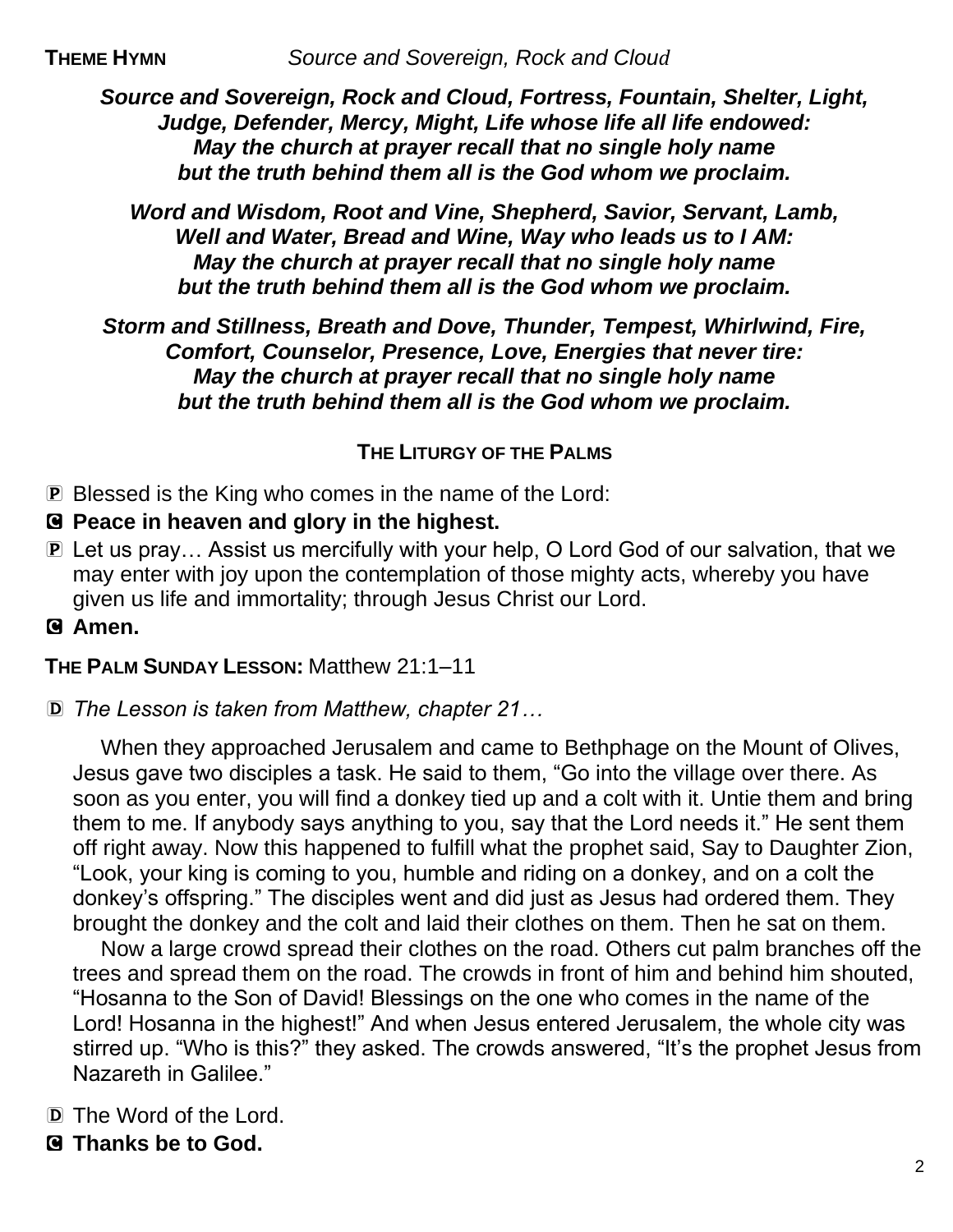- P The Lord be with you.
- C **And also with you.**
- **P** Let us give thanks to the Lord our God.
- C **It is right to give him thanks and praise.**
- P It is right to praise you, Almighty God, for the acts of love by which you have redeemed us through your Son Jesus Christ our Lord. On this day he entered the holy city of Jerusalem in triumph, and was proclaimed as King of kings by those who spread their garments and branches of palm along his way. Let these branches be for us signs of his victory, and grant that we who bear them in his name may ever hail him as our King, and follow him in the way that leads to eternal life; who lives and reigns in glory with you and the Holy Spirit, now and for ever.

### C **Amen.**

P Blessed is he who comes in the name of the Lord.

# C **Hosanna in the highest.**

P Almighty God, whose most dear Son went not up to joy but first he suffered pain, and entered not into glory before he was crucified: mercifully grant that we, walking in the way of the cross, may find it none other than the way of life and peace; through Jesus Christ our Lord.

# C **Amen.**

**HYMN** *All Glory, Laud, and Honor* 154, vs. 2

*All glory, laud, and honor to thee, Redeemer, King! to whom the lips of children made sweet hosannas ring. The company of angels is praising thee on high; and we with all creation in chorus make reply. All glory, laud, and honor to thee, Redeemer, King! to whom the lips of children made sweet hosannas ring.*

### **THE GREETING OF PEACE**

- **P** The peace of the Lord be always with you.
- C **And also with you.**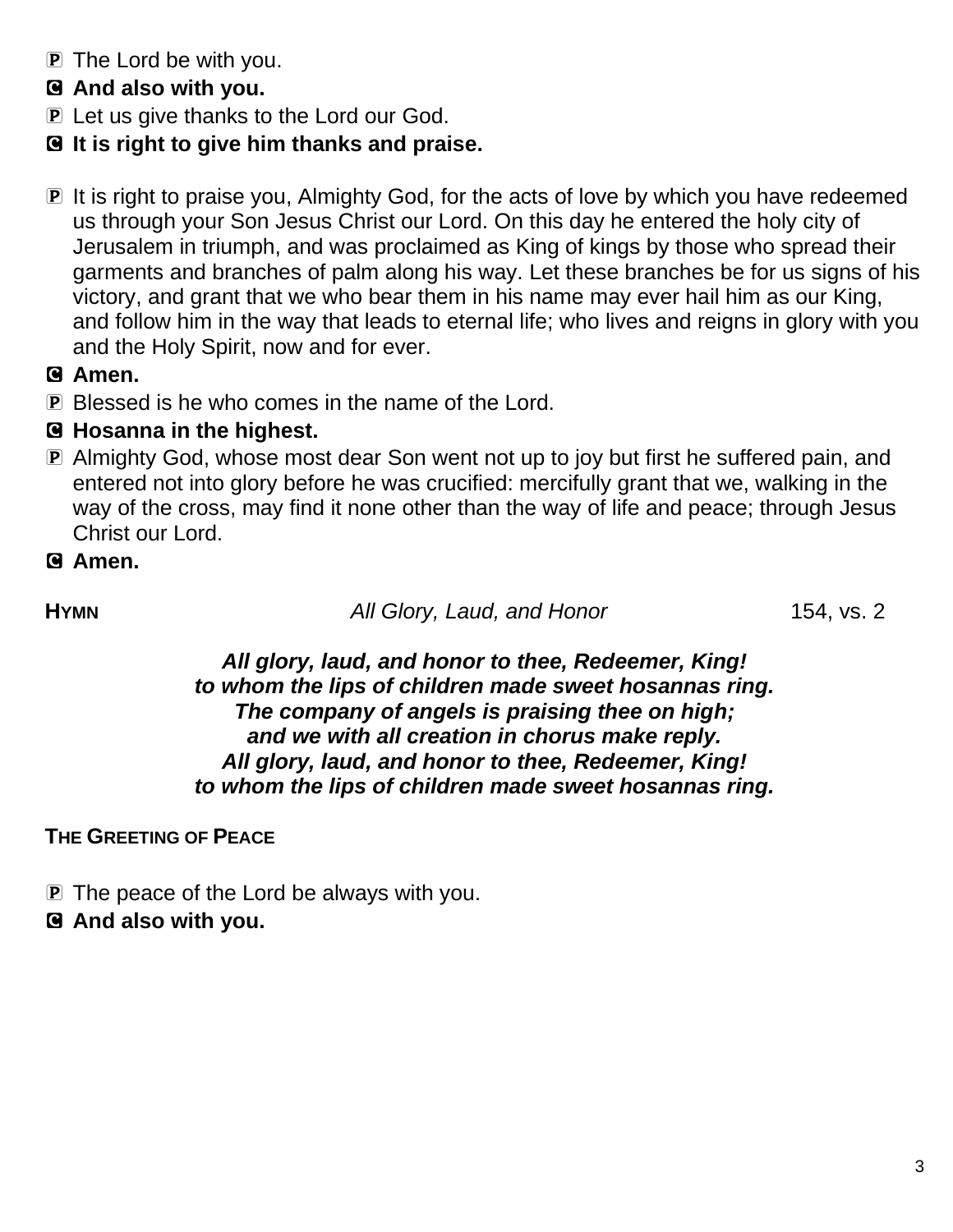## **THE PASSION OF CHRIST**

### **PRAYER**

- P The Lord be with you.
- C **And with thy spirit.**
- P Let us pray… Almighty and everliving God, in your tender love for the human race you sent your Son our Savior Jesus Christ to take upon him our nature, and to suffer death upon the cross, giving us the example of his great humility: Mercifully grant that we may walk in the way of his suffering, and also share in his resurrection; through Jesus Christ our Lord, who lives and reigns with you and the Holy Spirit, one God, for ever and ever.
- C **Amen.**

#### **INTRODUCTION**

|                        | <b>STATION 1:</b> Judas Betrays Jesus                      |                                    |
|------------------------|------------------------------------------------------------|------------------------------------|
| <b>STATION 2:</b>      |                                                            | Jesus Washes the Disciples' Feet   |
| <b>STATION 3:</b>      | In the Garden of Gethsemane                                |                                    |
|                        | <b>STATION 4:</b> Peter's Denials                          |                                    |
|                        | <b>STATION 5:</b> Jesus Before the High Priest and Council |                                    |
|                        | <b>STATION 6:</b> Judas Repents                            |                                    |
| <b>REFLECTION HYMN</b> |                                                            | Great God, Your Love Has Called Us |

*Great God, your love has called us here, as we, by love, for love were made. Your living likeness still we bear, though marred, dishonored, disobeyed. We come, with all our heart and mind your call to hear, your love to find.*

*We come with self-inflicted pains of broken trust and chosen wrong, half free, half bound by inner chains, by social forces swept along, by pow'rs and systems close confined, yet seeking hope for humankind.*

*Great God, in Christ you call our name and then receive us as your own, not through some merit, right, or claim, but by your gracious love alone. We strain to glimpse your mercy seat and find you kneeling at our feet.*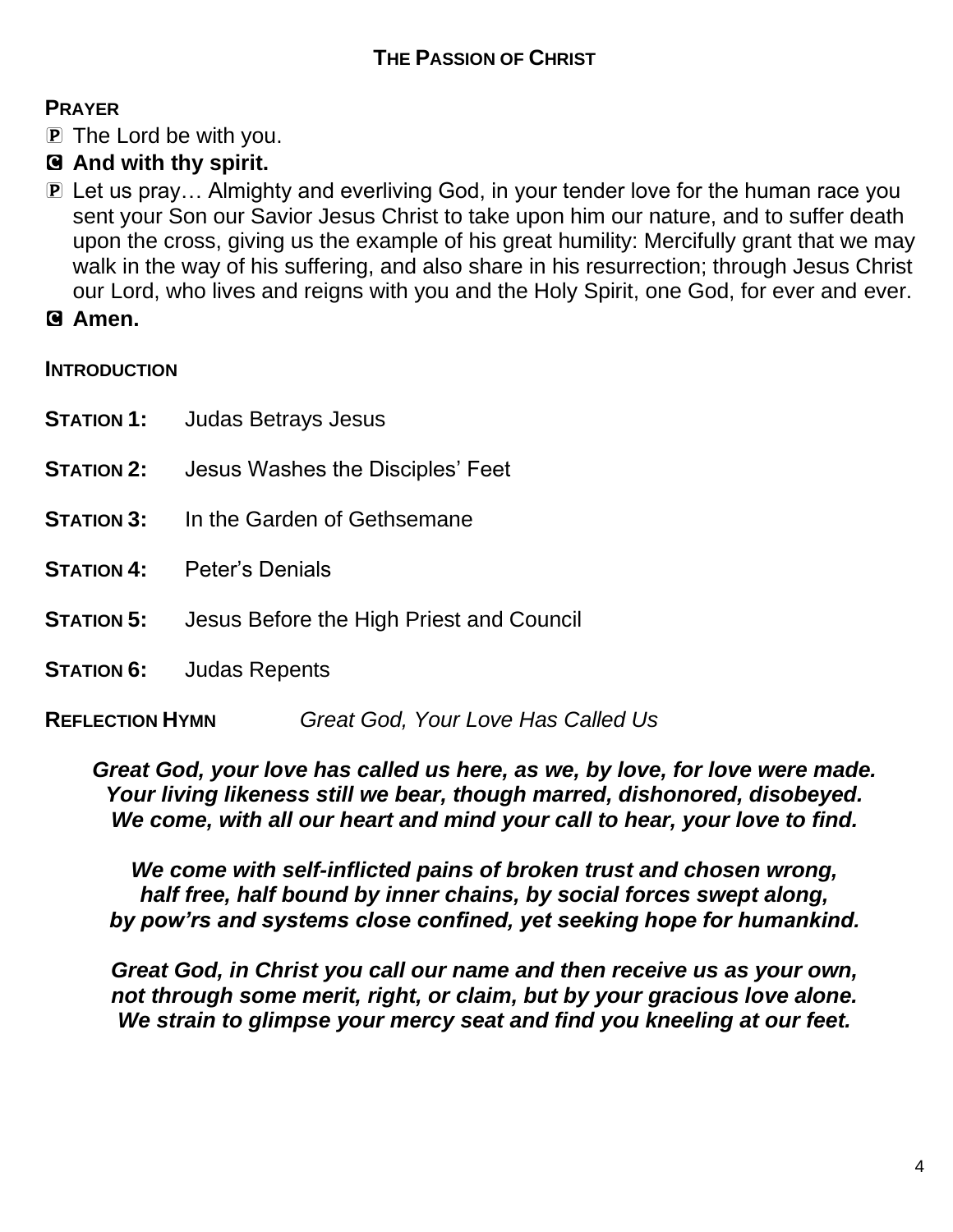### **PRAYERS OF THE PEOPLE**

- D Remembering that it is no longer we who live but Christ who lives in us, let us pray for the Church and for the world.
- L We pray for all who call you Lord. Enliven our common life, that together we may worship you joyfully, give our hearts wholly to you in prayer, and gently commend to others the faith that is in us. We pray for all who are in need and who suffer [especially, *read names from notebook*] and for those we name, aloud or silently. [*Leave time*…]. Help us to answer the prayers of those who cry out to you.
- C **Lord Christ, live in us so that we are courageous agents of justice and compassion, and share our resources generously.**
- L We pray for the leaders around the world. Help them to respect all by considering others as equal to themselves, by thinking charitably towards all neighbors near and far, and by seeking to understand and appreciate those who differ from them.
- C **Lord Christ, live in us so that we love and serve others as you love and serve us.**
- L We pray for all who are responsible for the mission and ministry of the church, lay and ordained.
- C **Lord Christ, live in us so that we are humble, patient and act with integrity, using the values and promises of the Reign of God as the foundation of every decision, action or abstention.**
- L We pray for a sense of awe for all you have created and entrusted to us, including our own bodies, your creation, and the lives of others. We give you thanks for the blessings of this life. You open your hand and fill the earth with good things.
- C **Lord Christ, live in us so that we cherish the gifts you have given us, conserving and healing your creation for the sake of those who come after us.**
- L We pray for those whose life on this earth has ended, [especially, *read names from notebook*] and for those we name, aloud or silently. [*Leave time*…]. Let light perpetual shine upon them.
- C **Lord Christ, live in us so that we follow the good examples of your saints, who teach us to enjoy worldly goods and comforts in moderation, and to be honest in our daily life and work.**
- L Let your grace restore us, good Lord, and let your Spirit inspire us.
- C **Lord Christ, live in us and accomplish in us the work of your salvation, that we may show forth your glory in the world. Amen.**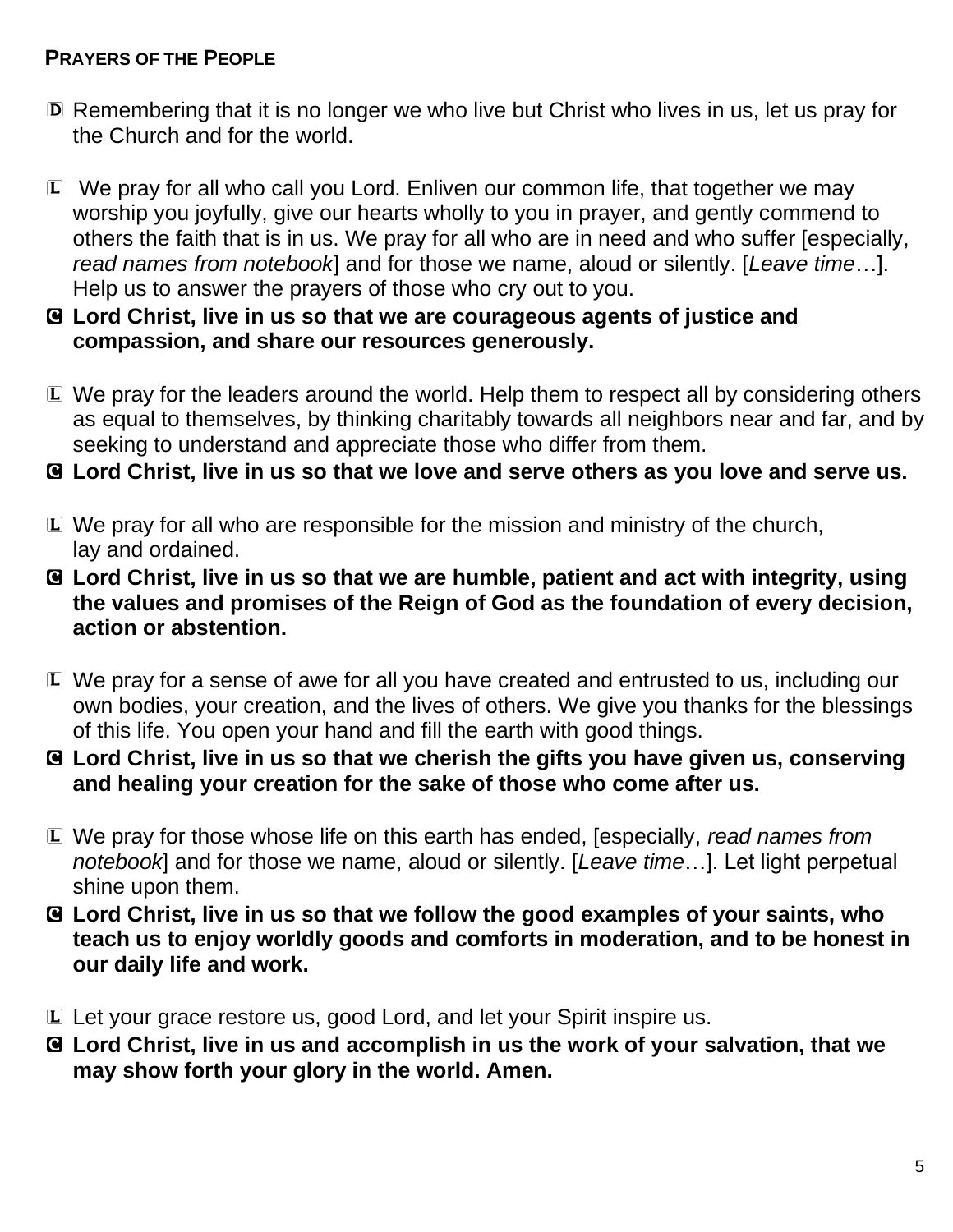### **CONFESSION AND FORGIVENESS OF SIN**

- D Let us confess our sins to God. [*Silence is kept.*] Have mercy upon us, most merciful Father, . . .
- C **in your compassion forgive us our sins, known and unknown, things done and left undone; and so uphold us by your Spirit that we may live and serve you in newness of life, to the honor and glory of your Name; through Jesus Christ our Lord. Amen.**
- P Almighty God have mercy on you, forgive you all your sins through the grace of Jesus Christ, strengthen you in all goodness, and by the power of the Holy Spirit keep you in eternal life.
- C **Amen.**

### **THE HOLY COMMUNION**

#### **OFFERTORY SENTENCE**

D Walk in love, as Christ loved us and gave himself for us, an offering and sacrifice to God. Bring your tithes, gifts and offering with gladness.

**OFFERTORY WONDROUS LOVE** American Folk Hymn

#### **PRESENTATION**

D We gladly present the fruits of our lives to the God who creates us, redeems us and sustains us. May we have the grace to use them to heal God's world.

**PRESENTATION HYMN** *Take My Life, That I May Be*

*Take my life, that I may be consecrated, Lord, to thee; take my moments and my days; let them flow in ceaseless praise.* 

*Take my silver and my gold, not a mite would I withhold; take my intellect, and use ev'ry power as thou shalt choose.*

**THE GREAT THANKSGIVING:** *Eucharistic Prayer A*

**P** The Lord be with you.

#### C **And also with you.**

- P Lift up your hearts.
- C **We lift them to the Lord.**
- **P** Let us give thanks to the Lord our God.
- C **It is right to give our thanks and praise.**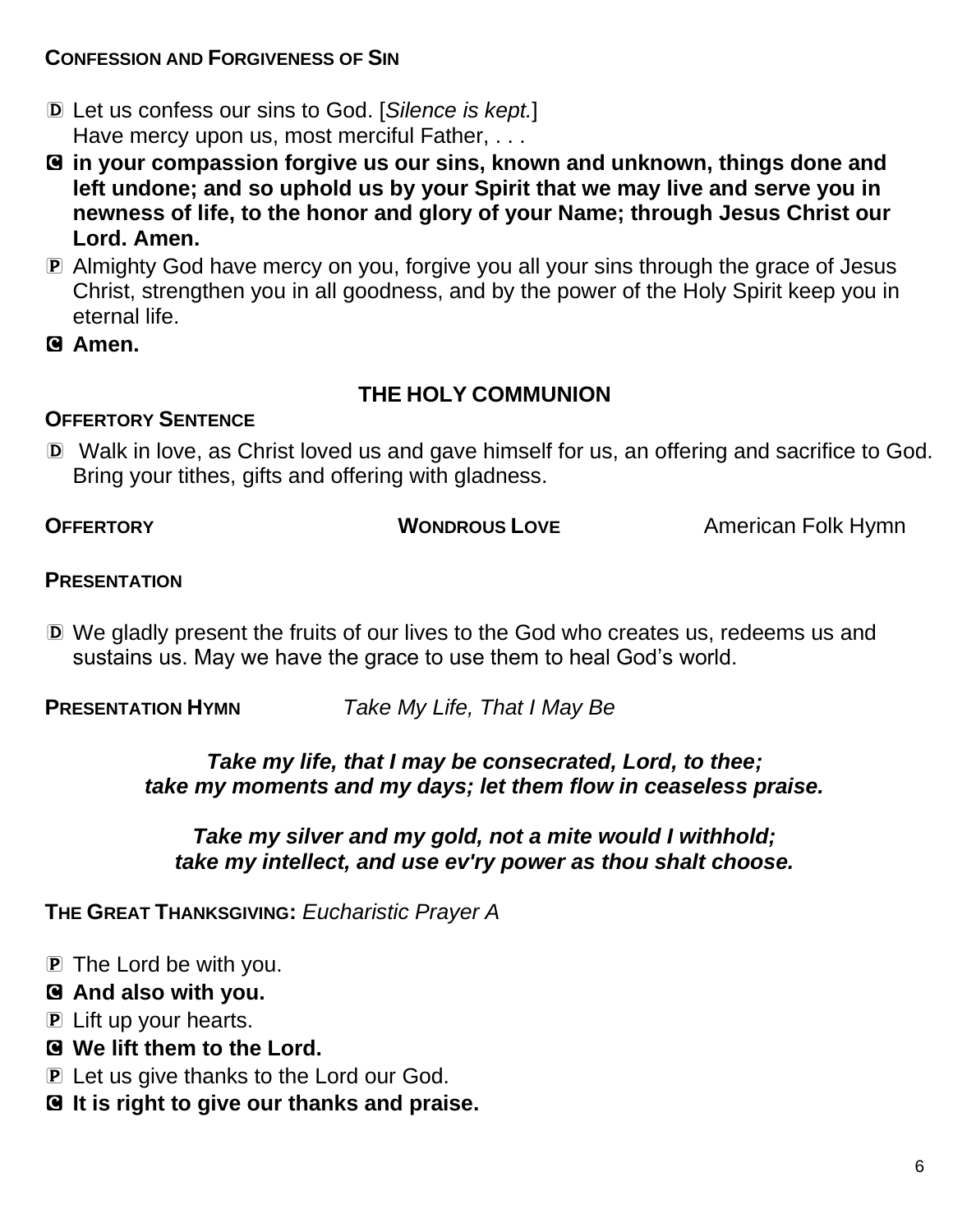P It is Right, and a good and joyful thing, always and everywhere to give thanks to you, Father Almighty, Creator of heaven and earth. You bid your faithful people cleanse their hearts, and prepare with joy for the Paschal feast; that, fervent in prayer and in works of mercy, and renewed by your Word and Sacraments, they may come to the fullness of grace which you have prepared for those who love you. Therefore we praise you, joining our voices with Angels and Archangels and with all the company of heaven, who for ever sing this hymn to proclaim the glory of your name:

### *Holy, holy, holy Lord, God of power and might,* S 129 *heaven and earth are full of your glory. Hosanna in the highest. Blessed is he who comes in the name of the Lord. Hosanna in the highest.*

- P Holy and gracious Father: In your infinite love you made us for yourself; and, when we had fallen into sin and become subject to evil and death, you, in your mercy, sent Jesus Christ, your only and eternal Son, to share our human nature, to live and die as one of us, to reconcile us to you, the God and Father of all.
- P He stretched out his arms upon the cross, and offered himself in obedience to your will, a perfect sacrifice for the whole world.
- P On the night he was handed over to suffering and death, our Lord Jesus Christ took bread; and when he had given thanks to you, he broke it, and gave it to his disciples, and said, "Take, eat: This is my Body, which is given for you. Do this for the remembrance of me."
- P After supper Jesus took the cup of wine; and when he had given thanks, he gave it to them, and said, "Drink this, all of you: this is My Blood of the new Covenant, which is shed for you and for many for the forgiveness of sins. Whenever you drink it, do this for the remembrance of me."
- P Therefore we proclaim the mystery of faith:
- C **Christ has died. Christ is risen. Christ will come again. We celebrate the memorial of our redemption, O Father, in this sacrifice of praise and thanksgiving. Recalling his death, resurrection, and ascension, we offer you these gifts. Sanctify them by your Holy Spirit to be for your people the Body and Blood of your Son, the holy food and drink of new and unending life in him. Sanctify us also that we may faithfully receive this holy Sacrament, and serve you in unity, constancy, and peace; and at the last day bring us with all your saints into the joy of your eternal kingdom.**
- P All this we ask through your Son Jesus Christ. By him, and with him, and in him, in the unity of the Holy Spirit all honor and glory is yours, Almighty Father, now and for ever.
- C **AMEN.**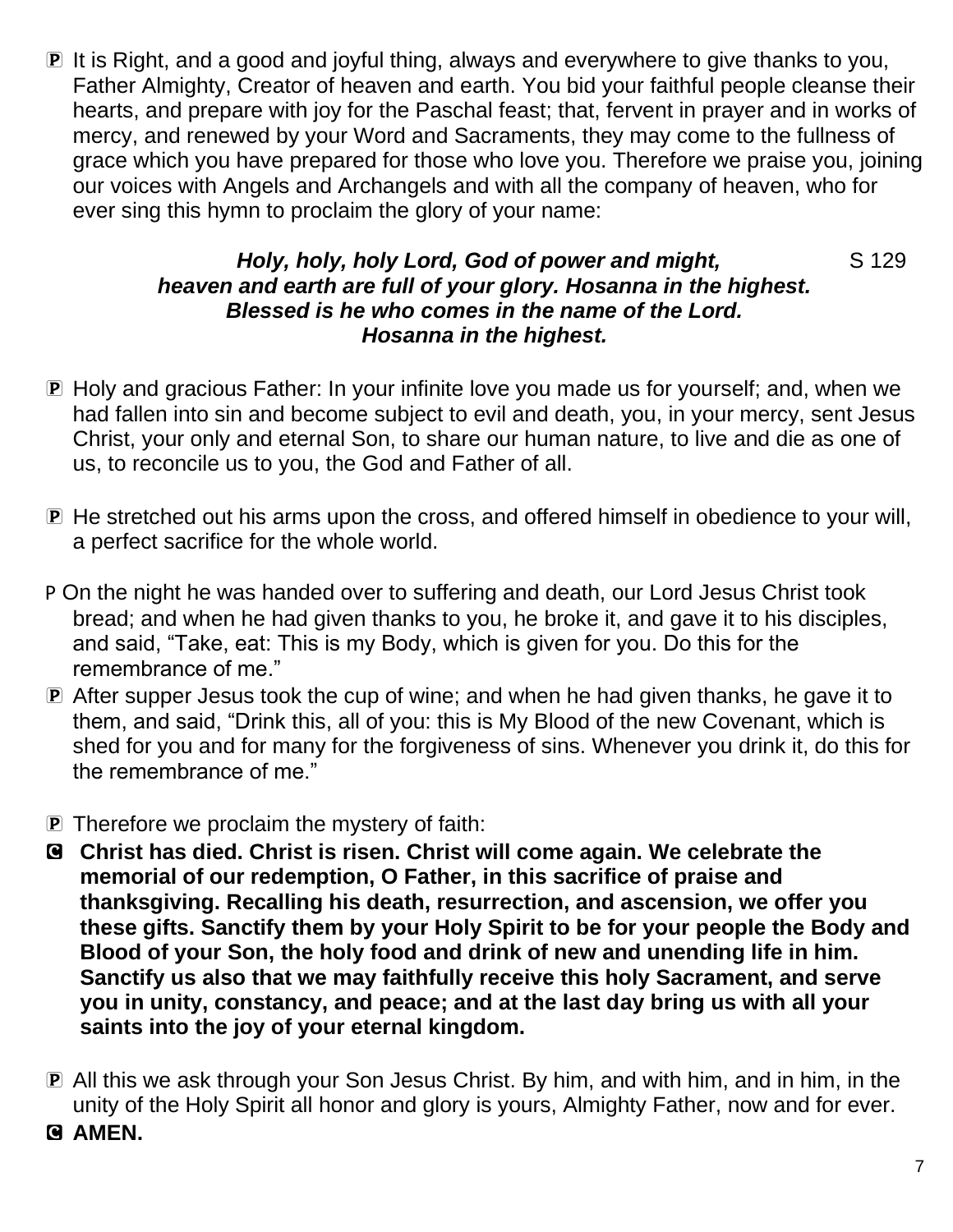### **THE LORD'S PRAYER**

- P And now as our Savior Christ has taught us, we are bold to say:
- a **Our Father, who art in heaven, hallowed be thy Name, thy kingdom come, thy will be done, on earth as it is in heaven. Give us this day our daily bread. And forgive us our trespasses, as we forgive those who trespass against us. And lead us not into temptation, but deliver us from evil. For thine is the kingdom, and the power, and the glory, for ever and ever. Amen.**

### **THE BREAKING OF THE BREAD**

- P Christ our Passover is sacrificed for us.
- C **Therefore let us keep the feast.**

| <b>FRACTION ANTHEM</b> | Jesus, Lamb of God | S <sub>164</sub> |
|------------------------|--------------------|------------------|
|                        |                    |                  |

#### *Jesus, Lamb of God: have mercy on us. Jesus, bearer of our sins: have mercy on us. Jesus, redeemer, redeemer of the world: give us your peace, give us your peace.*

P The Gifts of God for the People of God. Take them in remembrance that Christ died for you, and feed on him in your hearts by faith, with thanksgiving.

**COMMUNION CHANT** *Nothing Can Trouble* [*Please repeat this chant until the musician stops playing the tune.*]

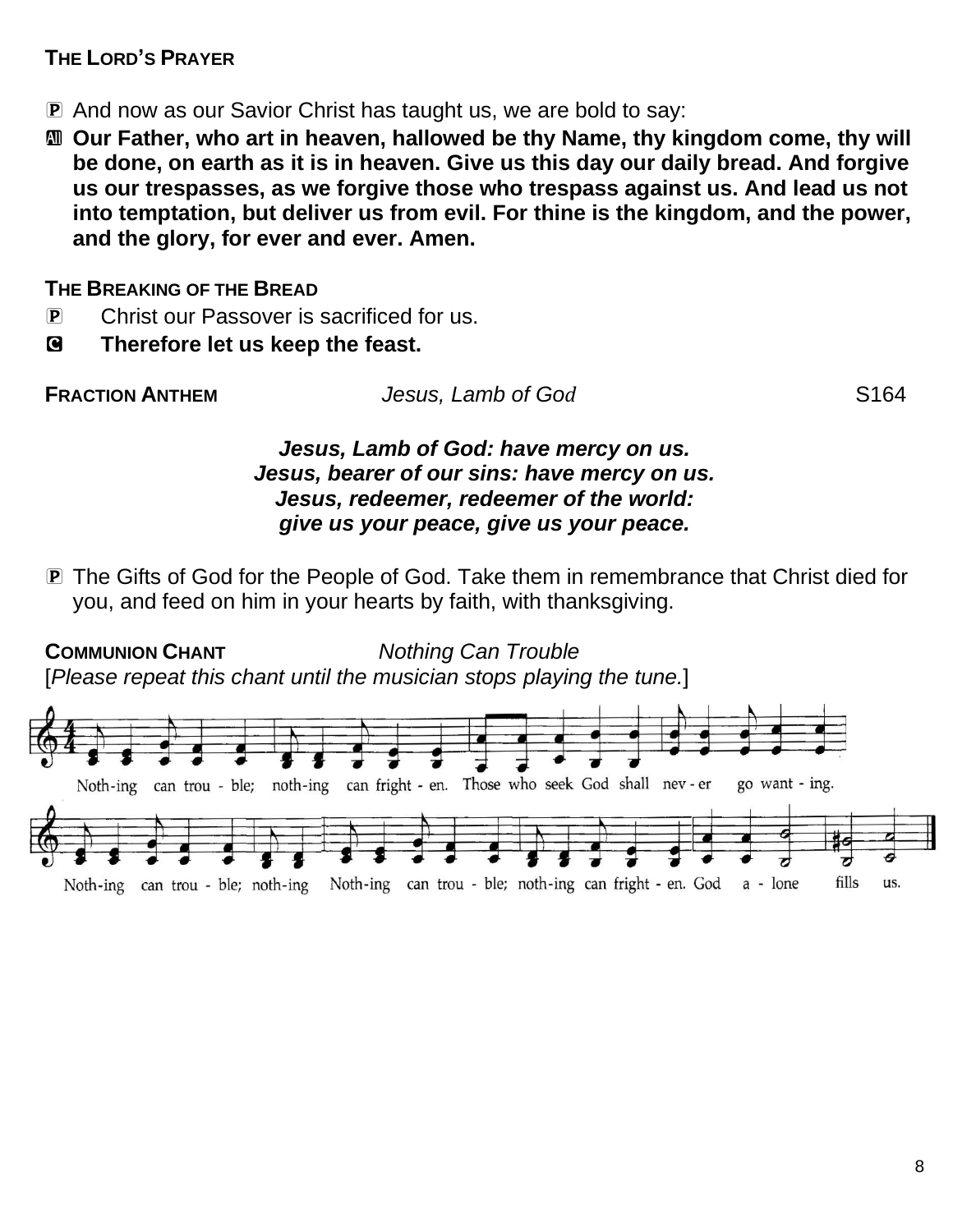### **PRAYER AFTER COMMUNION**

- P Let us pray…
- C **Almighty and everliving God, we thank you for feeding us with the spiritual food of the most precious Body and Blood of your Son our Savior Jesus Christ; and for assuring us in these holy mysteries that we are living members of the Body of your Son, and heirs of your eternal kingdom. And now, Father, send us out to do the work you have given us to do, to love and serve you as faithful witnesses of Christ our Lord. To him, to you, and to the Holy Spirit, be honor and glory, now and for ever. Amen.**

#### **THE BLESSING**

**P** The followers of Christ are to be instruments of peace in a world that now knows for itself the same forces of betrayal, fear, and panic that worked together to kill Jesus. I bless you in the name of God the Father, God the Son, and God the Holy Spirit, that in these days of peril you are filled with divine wholeness, hope, faith and light.

#### C **Amen.**

| <b>SENDING HYMN</b>                                | <b>When I Survey the Wondrous Cross</b>                                                                                                             | H 474 vs 1,4 |  |
|----------------------------------------------------|-----------------------------------------------------------------------------------------------------------------------------------------------------|--------------|--|
|                                                    | When I survey the wondrous cross<br>where the young Prince of Glory died,<br>my richest gain I count but loss<br>and pour contempt on all my pride. |              |  |
|                                                    | Where the whole realm of nature mine,<br>that were an offering far too small;<br>love so amazing, so divine,<br>demands my soul, my life, my all.   |              |  |
| <b>THE DISMISSAL</b><br><b>G</b> Thanks be to God! | <b>D</b> Go in peace to love and serve the Lord.                                                                                                    |              |  |
|                                                    |                                                                                                                                                     |              |  |

**POSTLUDE** *The Royal Banners Forward Go* W. Held